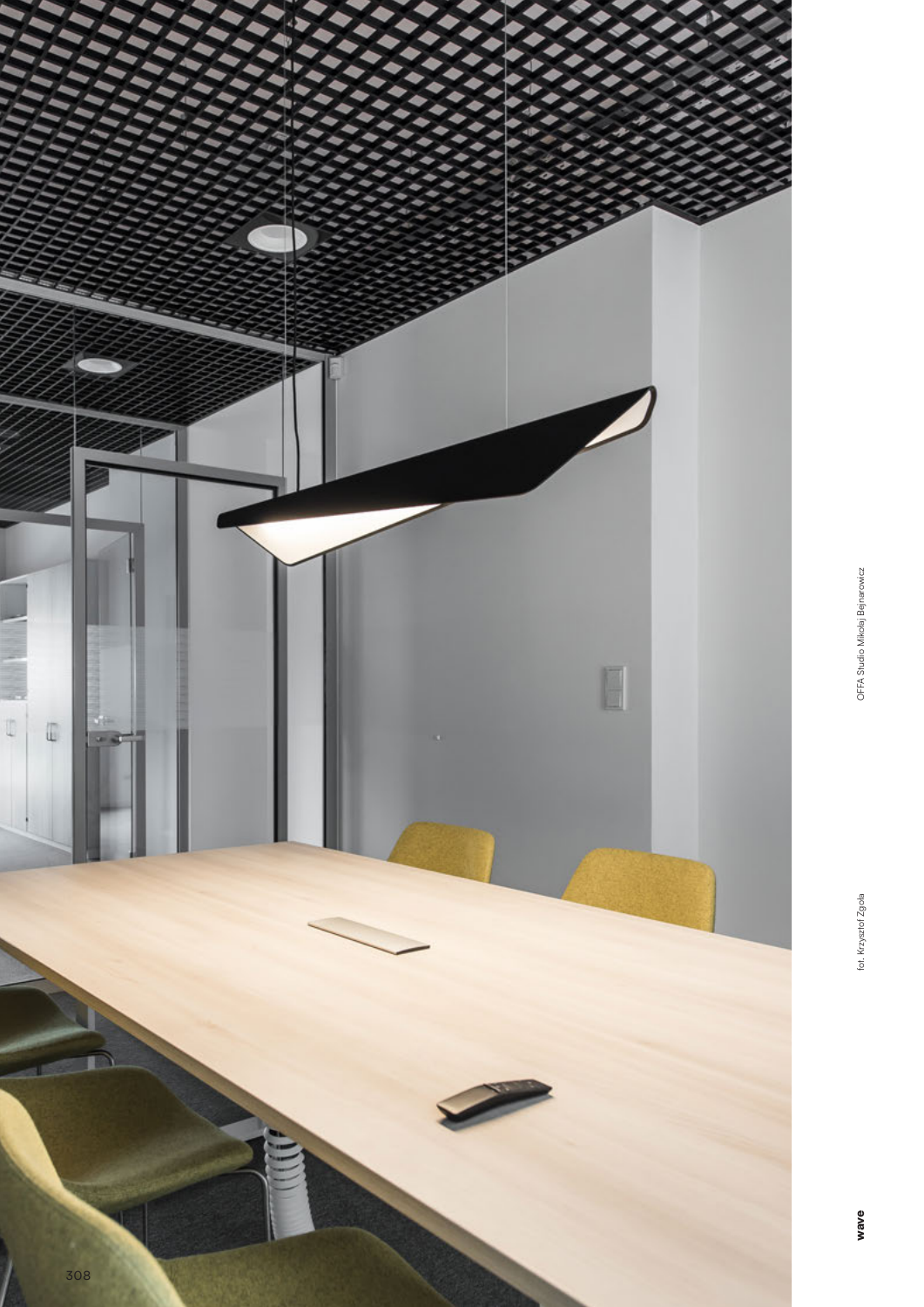## wave

Wave owes its original shape to finely bent aluminium. The silhouette of the luminaire resembles an asymmetrically flowing wave. The combination of a black body with a white interior, which is perfect for diffusing the light, adds lightness and elegance to the whole design. All of this is combined with modern LED sources with colour temperature of 2700, 3000 or 4000 K and a high CRI of 90. There are three sizes of pendant luminaires to choose from – where different lengths, from 900 to 2000mm, allow you to fit into spaces of different sizes. Bright and pleasant light will be perfect over a dining room table or will emphasise the style of representative office interiors. The range is completed by a small wall lamp which uses reflected light.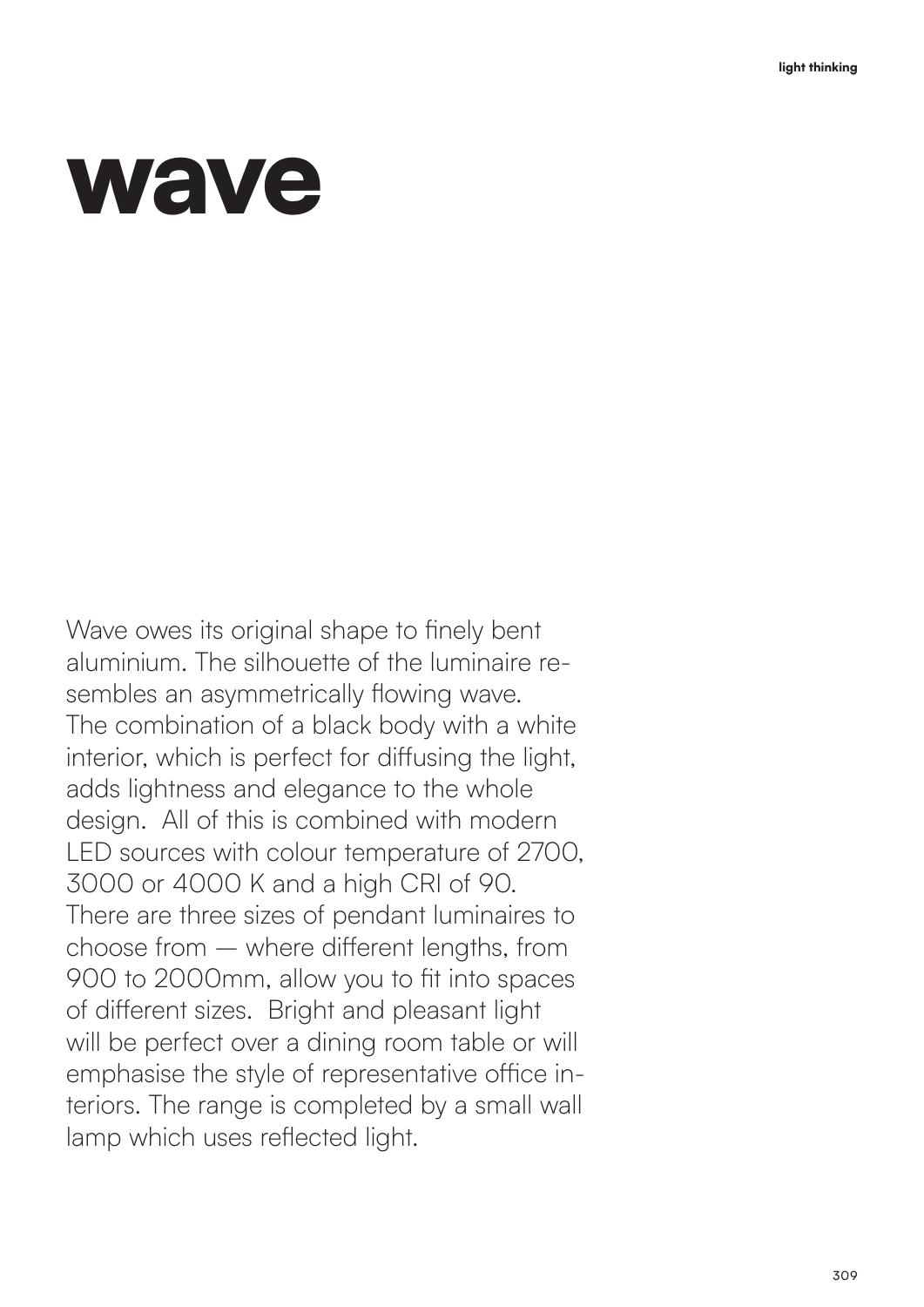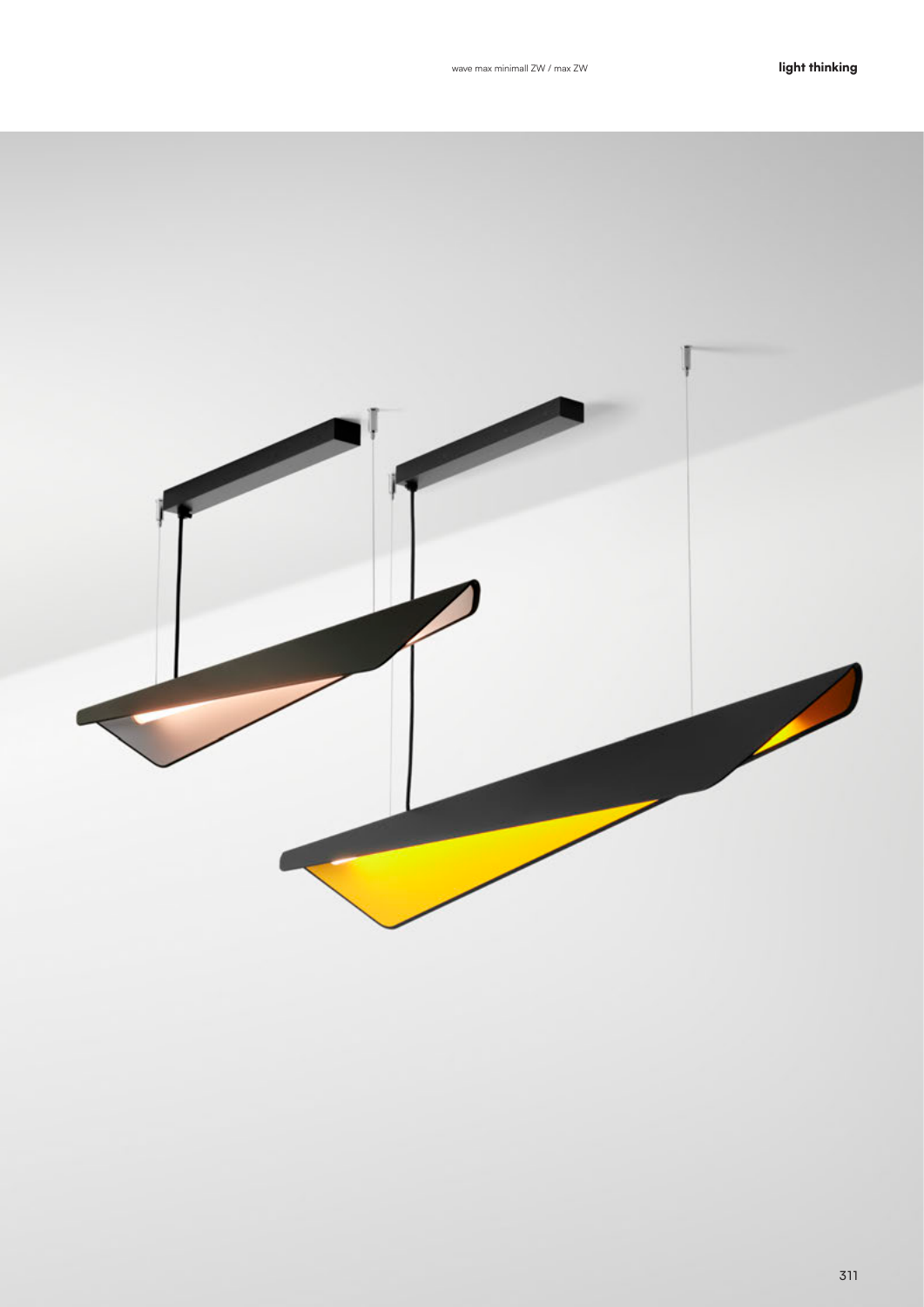

JMW Architekci

wave